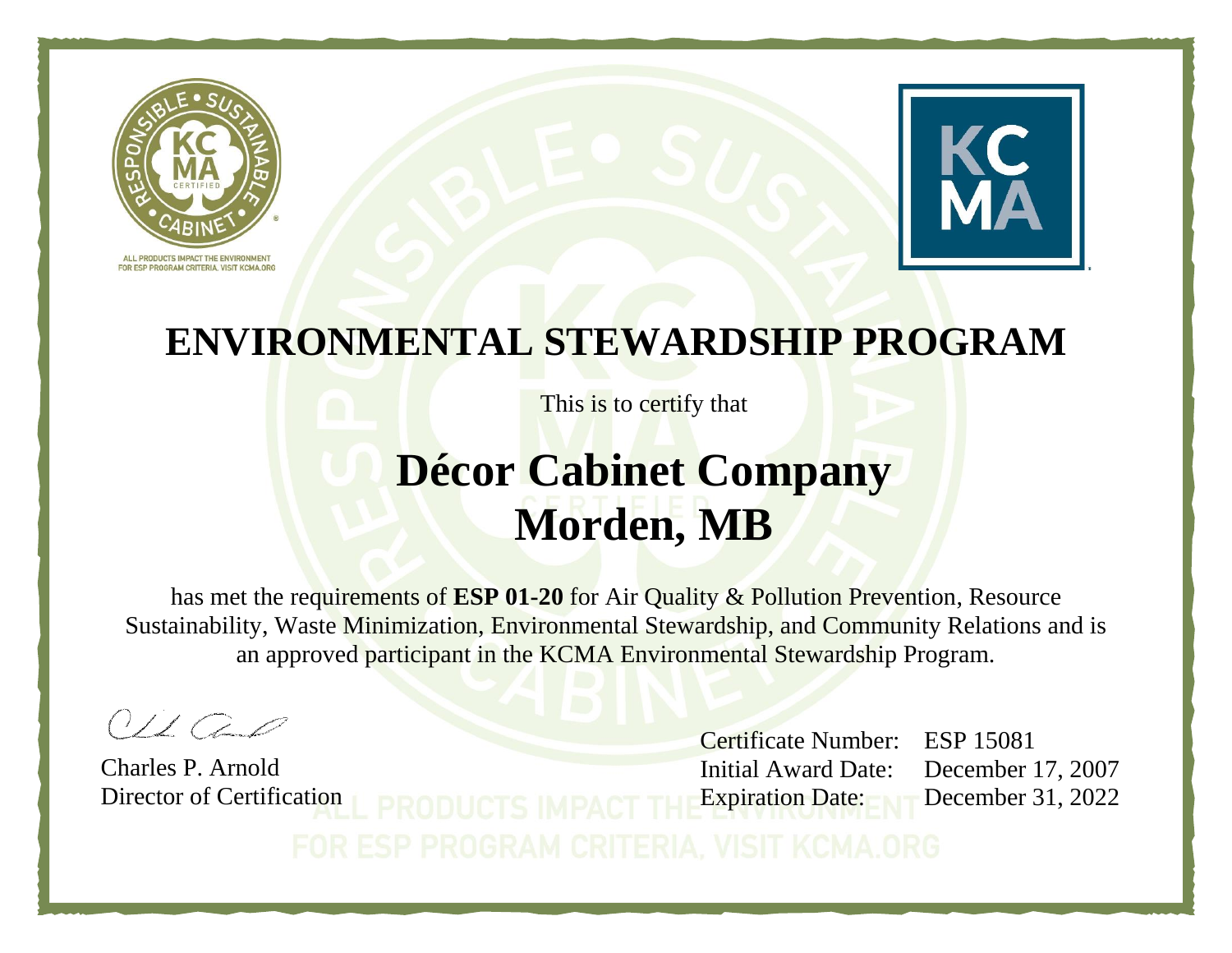



This is to certify that

**Allura**

has met the requirements of **ESP 01-20** for Air Quality & Pollution Prevention, Resource Sustainability, Waste Minimization, Environmental Stewardship, and Community Relations and is an approved participant in the KCMA Environmental Stewardship Program.

 $O1100$ 

Charles P. Arnold Director of Certification

Certificate Number: ESP 3249 Initial Award Date: February 28, 2020 Expiration Date: December 31, 2022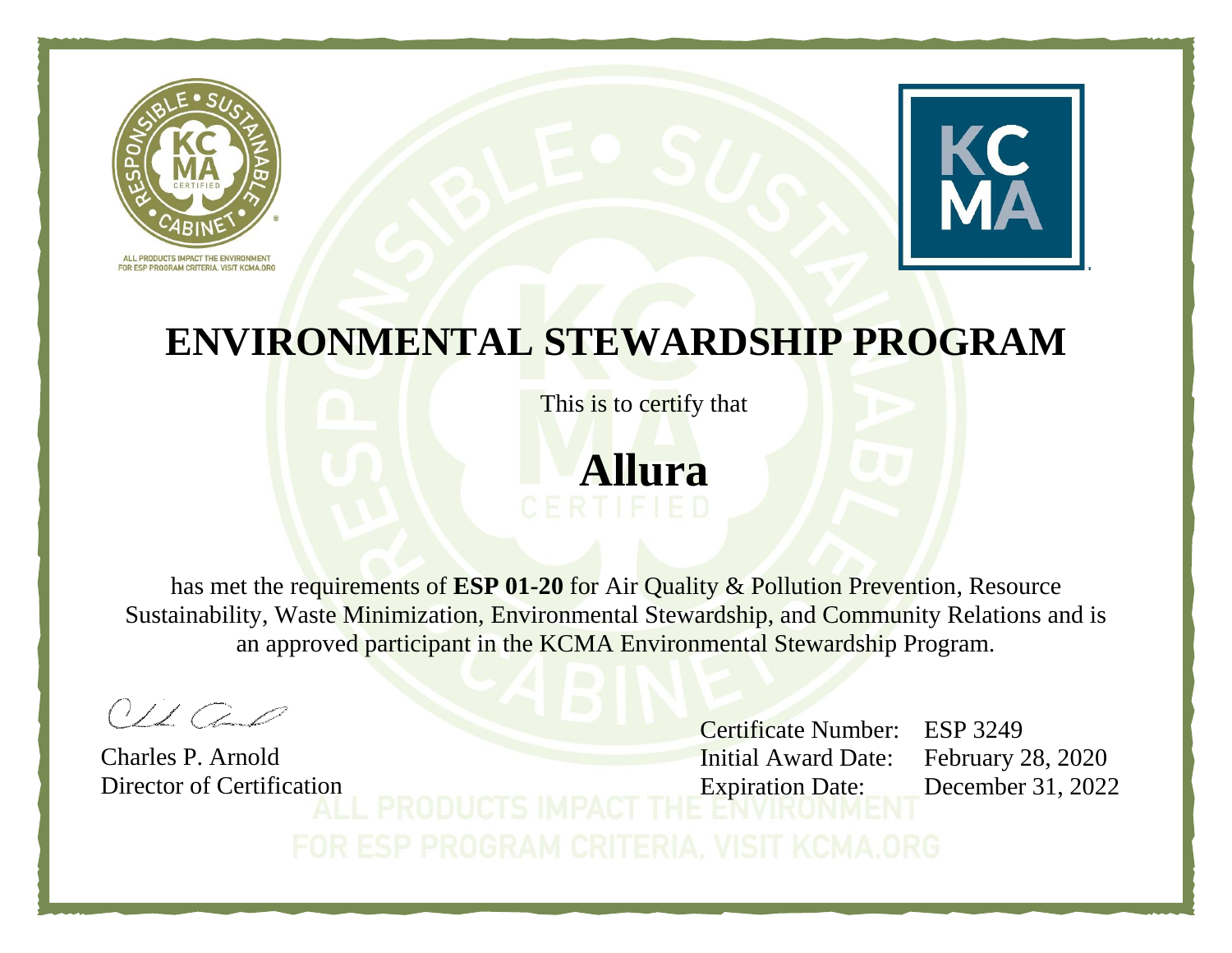



This is to certify that

**Cynergi**

has met the requirements of **ESP 01-20** for Air Quality & Pollution Prevention, Resource Sustainability, Waste Minimization, Environmental Stewardship, and Community Relations and is an approved participant in the KCMA Environmental Stewardship Program.

 $O1100$ 

Charles P. Arnold Director of Certification

Certificate Number: ESP 3250 Initial Award Date: February 28, 2020 Expiration Date: December 31, 2022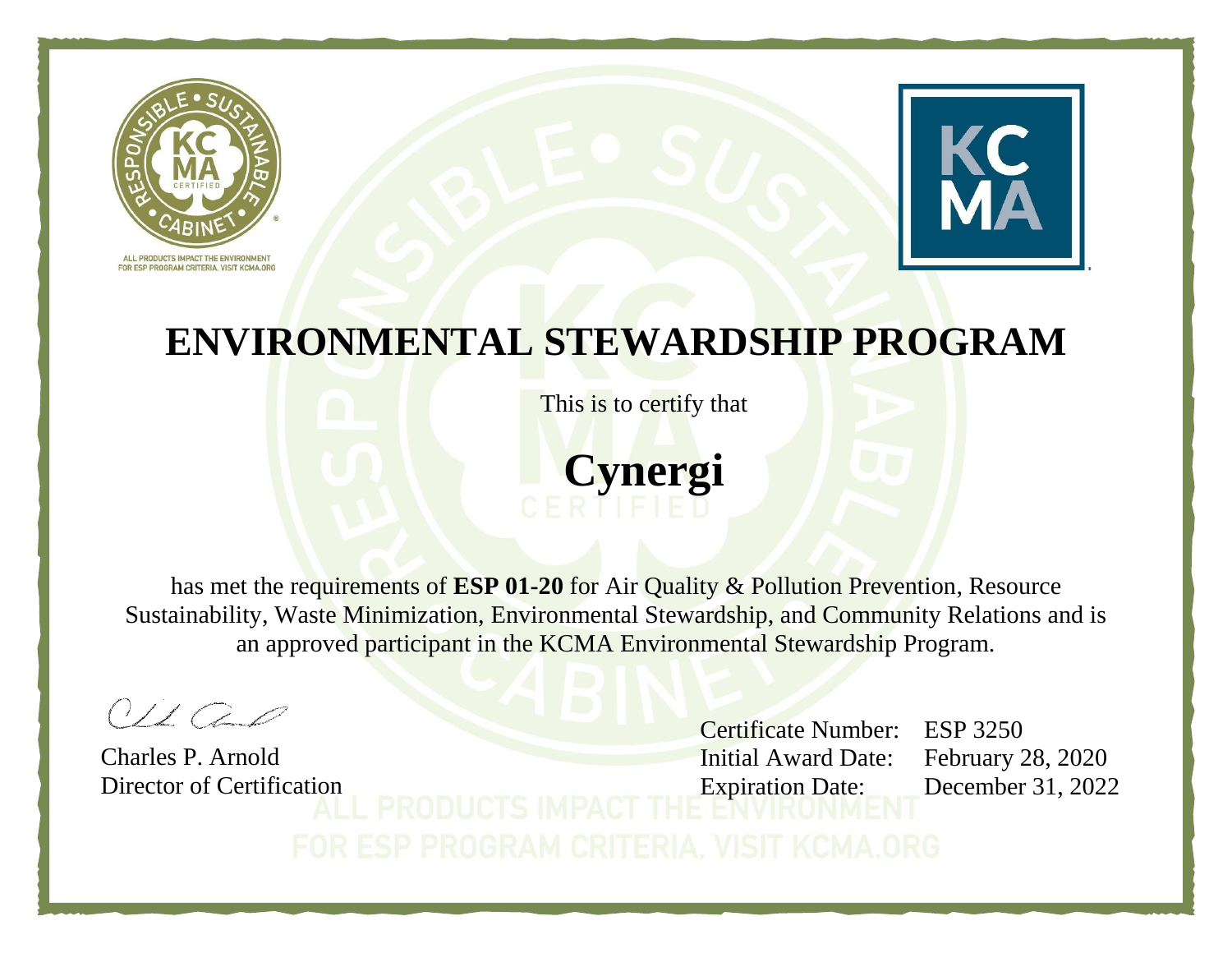



This is to certify that

### **Burton Allen**

has met the requirements of **ESP 01-20** for Air Quality & Pollution Prevention, Resource Sustainability, Waste Minimization, Environmental Stewardship, and Community Relations and is an approved participant in the KCMA Environmental Stewardship Program.

 $O/LCA$ 

Charles P. Arnold Director of Certification

Certificate Number: ESP 3251 Initial Award Date: February 28, 2020 Expiration Date: December 31, 2022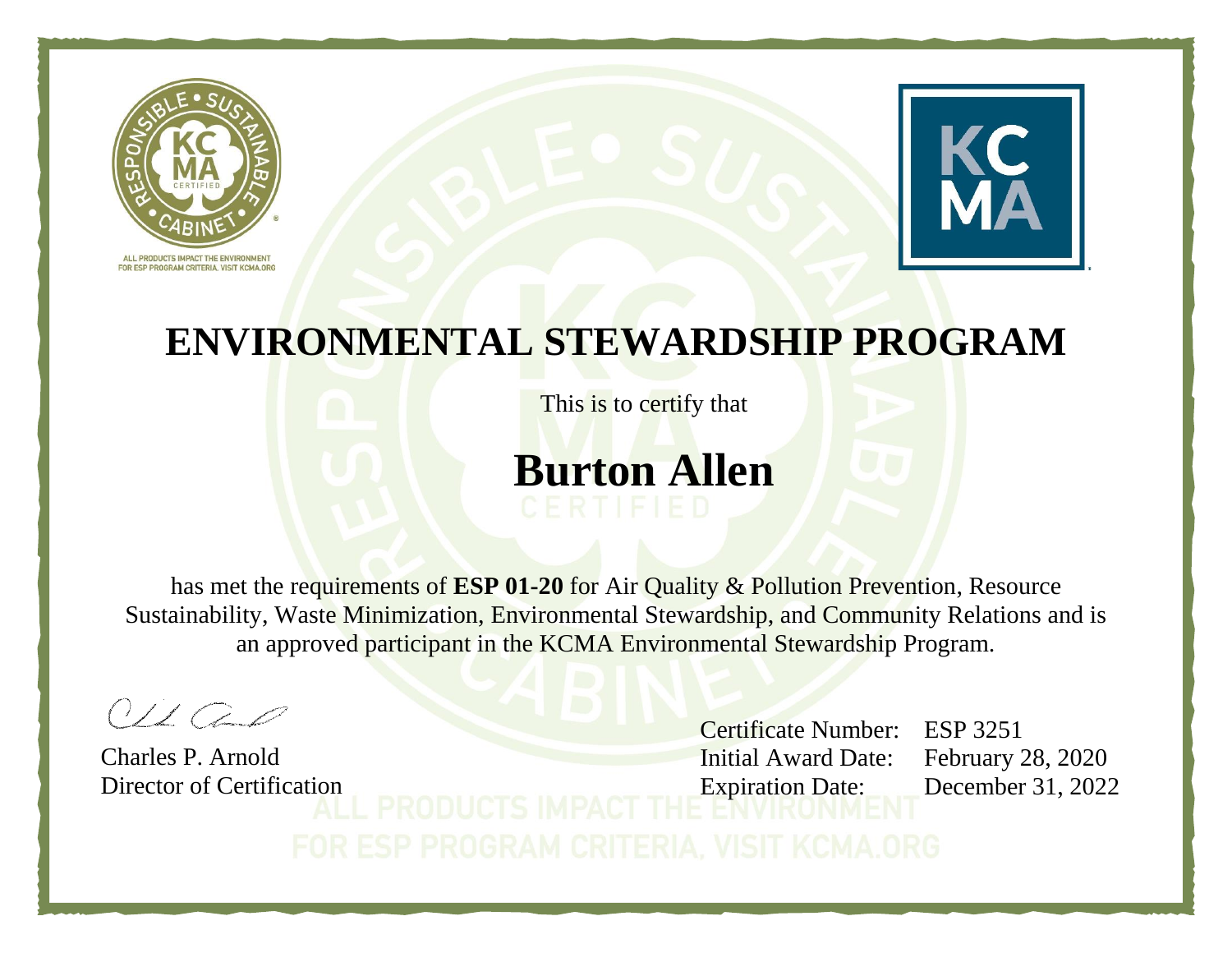



This is to certify that

### **Dream Rooms**

has met the requirements of **ESP 01-20** for Air Quality & Pollution Prevention, Resource Sustainability, Waste Minimization, Environmental Stewardship, and Community Relations and is an approved participant in the KCMA Environmental Stewardship Program.

 $O/LCA$ 

Charles P. Arnold Director of Certification

Certificate Number: ESP 3252 Initial Award Date: February 28, 2020 Expiration Date: December 31, 2022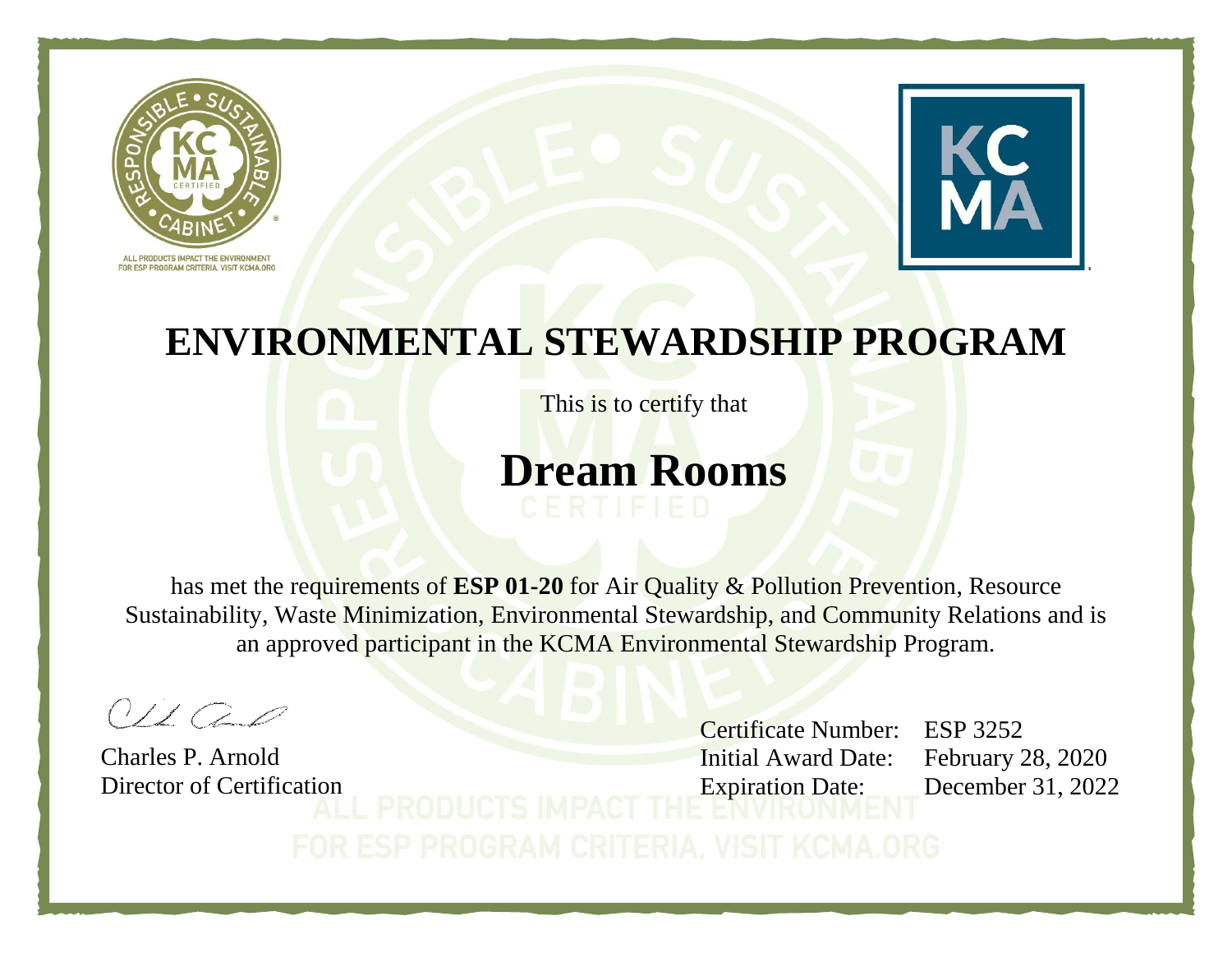



This is to certify that

# **Zonavita X**

has met the requirements of **ESP 01-20** for Air Quality & Pollution Prevention, Resource Sustainability, Waste Minimization, Environmental Stewardship, and Community Relations and is an approved participant in the KCMA Environmental Stewardship Program.

 $01100$ 

Charles P. Arnold Director of Certification

Certificate Number: ESP 3253 Initial Award Date: February 28, 2020 Expiration Date: December 31, 2022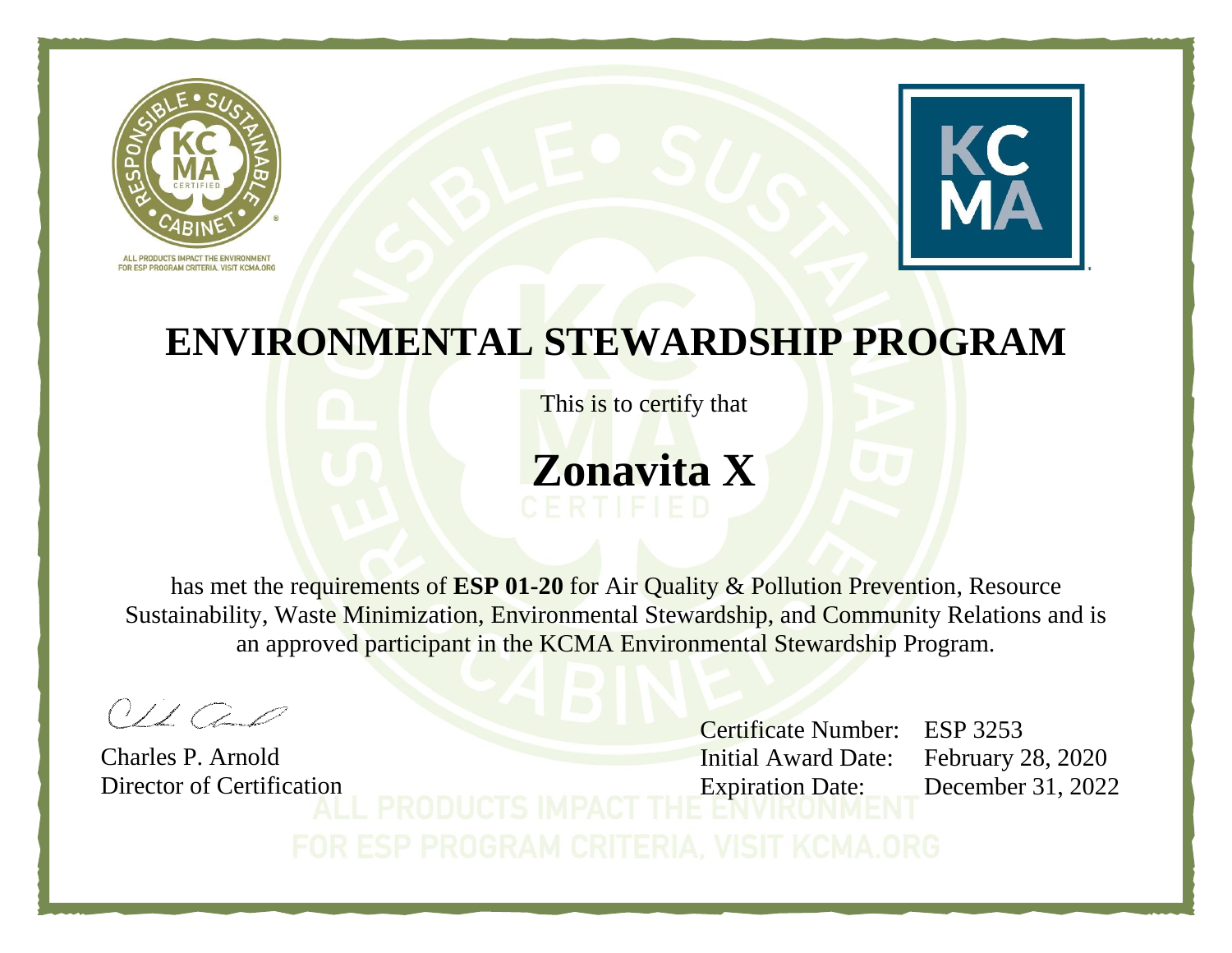



This is to certify that

**Talora**

has met the requirements of **ESP 01-20** for Air Quality & Pollution Prevention, Resource Sustainability, Waste Minimization, Environmental Stewardship, and Community Relations and is an approved participant in the KCMA Environmental Stewardship Program.

 $01100$ 

Charles P. Arnold Director of Certification

Certificate Number: ESP 4229 Initial Award Date: January 9, 2019 Expiration Date: December 31, 2022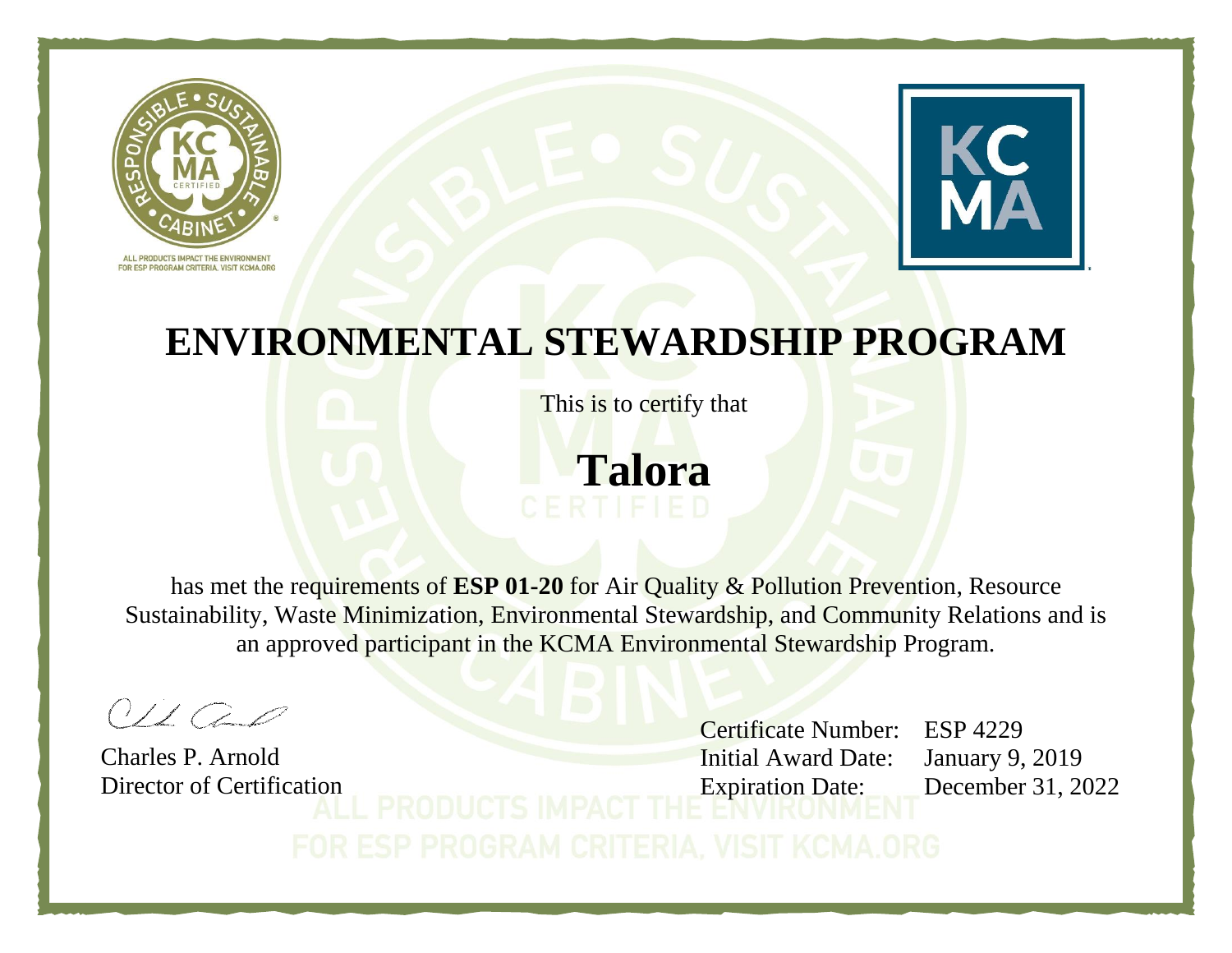



This is to certify that



has met the requirements of **ESP 01-20** for Air Quality & Pollution Prevention, Resource Sustainability, Waste Minimization, Environmental Stewardship, and Community Relations and is an approved participant in the KCMA Environmental Stewardship Program.

 $01100$ 

Charles P. Arnold Director of Certification

Certificate Number: ESP 4230 Initial Award Date: January 9, 2019 Expiration Date: December 31, 2022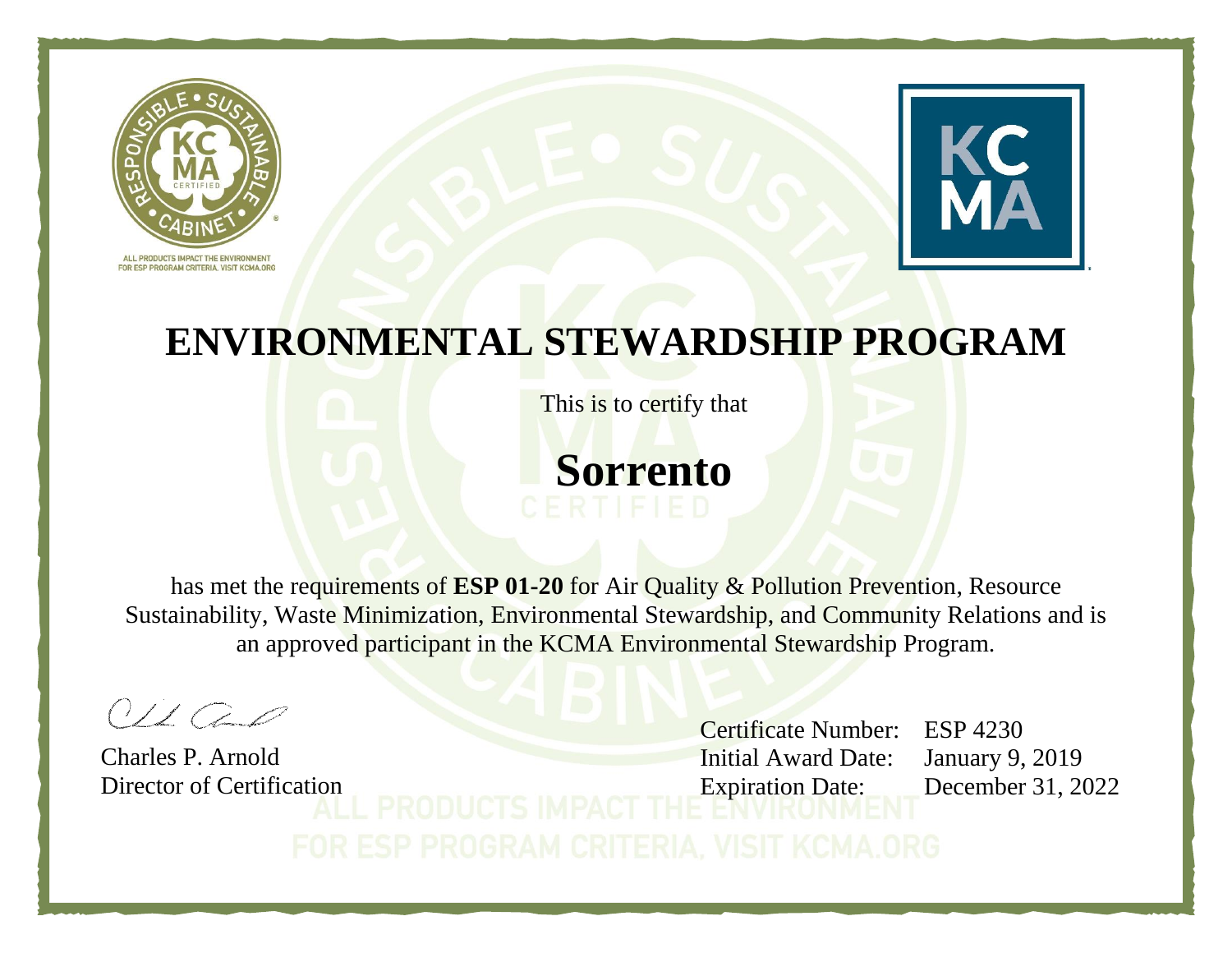



This is to certify that

**Fina**

has met the requirements of **ESP 01-20** for Air Quality & Pollution Prevention, Resource Sustainability, Waste Minimization, Environmental Stewardship, and Community Relations and is an approved participant in the KCMA Environmental Stewardship Program.

 $01100$ 

Charles P. Arnold Director of Certification

Certificate Number: ESP 4231 Initial Award Date: January 9, 2019 Expiration Date: December 31, 2022